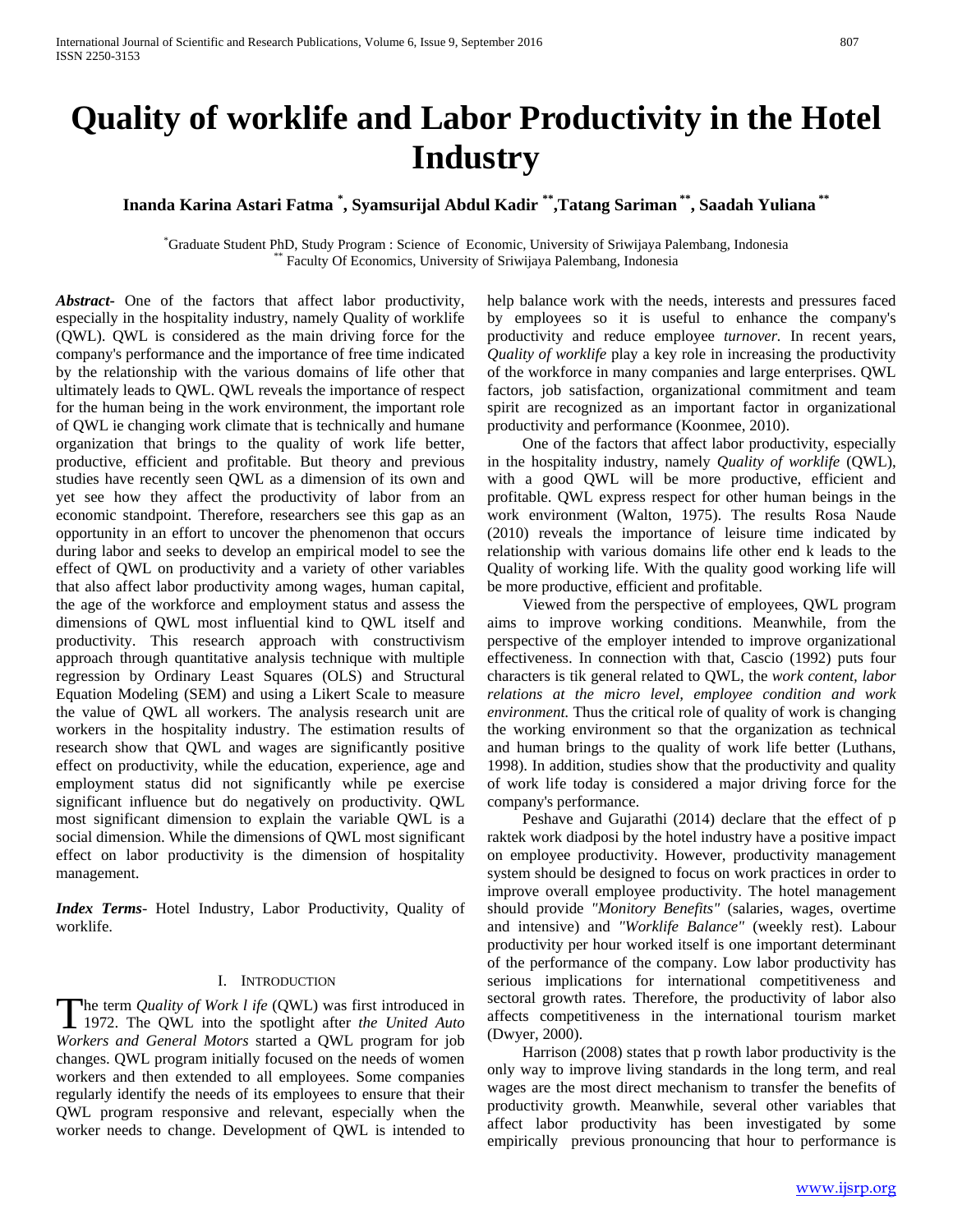one of the factors that affect wages and Productivity. the more the number of hours devoted by labor work in economic activity, the wages or remuneration power Accepted work will also increase. In addition, the age variable labor is also quite decisive success in doing a job, both physical and non-physical nature. In general, the labor force aged parents have physically weak and limited, otherwise workforce young age has a strong physical abilities (Blanchard, 2004).

 Then there is also the relationship between the status of a job with wages and productivity, where Ward (2001) examines the dilemma of system management contract workers, the results showed that employees with the status of contract workers do not fall in investment companies, but the productivity of the employees increases as wages received , Furthermore, the results of research Wiens (2002) showed that the company will allocate resources less for training and skills for contract employees rather than temporary rather than permanent employees. In addition, according to the approach of human capital, a variety of other factors that affect wages and productivity of the study results Becker (1976), showed that differences in income derived from the difference in labor productivity between men and women. Se added Blanchard (2004) stated that work experience and training to be a determinant of income, while the m ccording Polacheck (2004), wage differences can be explained by individual characteristics associated with productivity, such as level of education.

 From searching through theory and previous research, a new look at the QWL as a dimension of its own and yet see how they affect the productivity of labor from an economic standpoint. Therefore, researchers see this *gap* as an *opportunity* in an effort to uncover the phenomenon that occurs during labor and seeks to develop an empirical model to see the effect of QWL on productivity and a variety of other variables that also affect labor productivity among wages, *human capital,* the age of the workforce and employment status and assess the dimensions of QWL most influential kind to QWL itself and productivity. the research will focus on the influence of QWL on labor productivity, especially in 3-star hotel 5 star hotel until as population. The reason is because the five-star hotel has met the specified requirements such as physical requirements, the type of services provided, qualified labor force, number of rooms and others. By analyzing the dimensions of QWL, productivity, *human capital* factors, wages, employment status and hours of work, the problems related to QWL and its effects on labor productivity in the hospitality industry Palembang City is expected to be revealed.

# II. RESEARCH METHODS

 The research design uses Constructivism with design research causality see a causal relationship between the variables studied to answer the research results. In this study conducted by a quantitative method that enables researchers to understand a phenomenon in greater depth with the way each case under study should be identified, categorized and clearly defined to then be measured in ways appropriate. the unit of research analysis is a workforce that works in 3-star hotel to a 5 star in the city of Palembang. the population or territory generalization of this study is the number of workers who work in 17 3-star hotel to a 5

star in town Palembang as much 1,550 workers. Of every fivestar hotel that there are ten departments of any hotel *is* the *Front Office Department, Housekeeping Department, Food & Beverage Service Department, Kitchen Department, Marketing Department, Accounting Department, Purchasing Department, Engineering Deparment, Security Department* and *Personnel Department* ,

 To measure a sample of the population in the labor force 173 star hotels to 5 star is done with 2 times the *sampling* technique is technique *simple random sampling* to calculate a sample of one of the seven hotels and the next technique is a technique of *proportionate stratified random sampling* technique is used to calculate a sample of 10 departments at each hotel. The first *simple random sampling* technique was used to calculate the sample size of the population of labor force 3 to 5 star hotel, is calculated using a formula based on the sampling table determining the number of samples of a given population that developed Isaac (1981) and showed a total sample of 308 people.

#### **Validity test**

 Validity test is used to determine the feasibility of the items in a list of questions to define a variable. Testing data validity test is done by correlating step between the scores have been obtained for each question (questionnaire) to correspondent with a total score.

# **Test Reliability**

 Reliability is a measure that shows that the measuring instruments used in the study behavioral have reliability as a measuring tool, the consistency of which is measured through the measurement results over time if the phenomenon being measured has not changed. Test reliability will be tested using *Cronbach lpha A* technique.

#### **Likert scale**

 Likert scale is used to measure the variables *Quality of worklife* (QWL) since this variable is the value the satisfaction of labor over their working life. The way the measurement is to confront a respondent with a statement and then asked to asked to answer five answer choices, where the value of the answer have values different answers. Variable *Quality of worklife* in the study awoke on 9 and 58 point statement dimension. With a *rating scale* values obtained can then look for the value of each of the questions asked in the 308 respondents.

### *Structural Equation Modeling* **(SEM)**

 *Structural Equation Modeling* (SEM) is a statistical tool used to complete the multilevel models simultaneously and based on the analysis of covarians. In this study using the analysis by SEM to examine whether the ninth dimension QWL can explain the concept of QWL as a whole and which dimension is the most dominant explain the variables QWL.

# *Ordinary Least Square* **(OLS)**

 According to Gujarati (2003) the main assumptions underlying the linear regression model classic using OLS model is a linear regression model, that is linear in the parameters, the value of X is assumed non-stochastic, meaning that the value of X is considered fixed in the sample are repeated, the average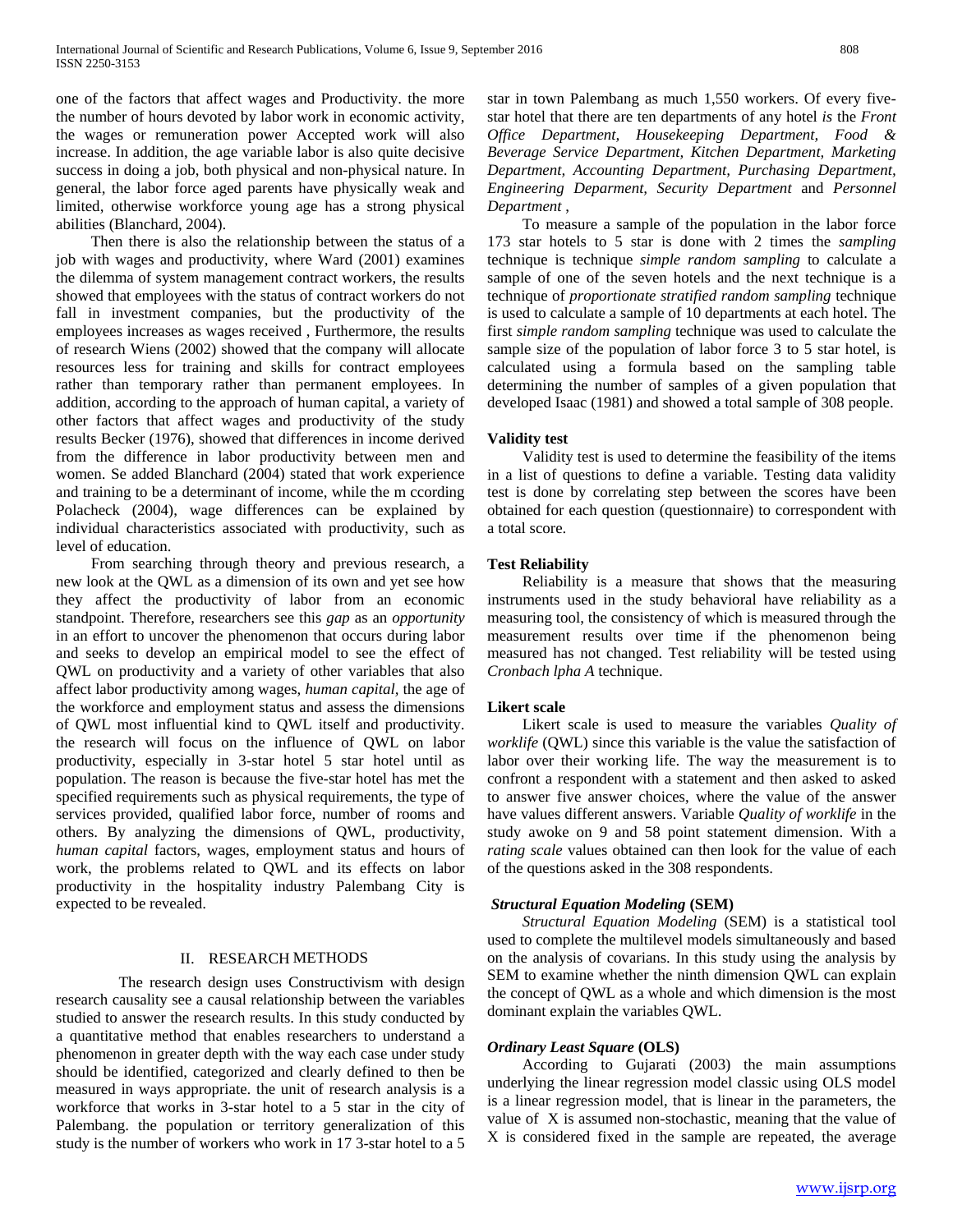value of the error is zero, or E (ui / Xi) = 0, homo scedasticity, no autocorrelation, the number of observations, must be greater than the number of parameters to be estimated (the number of independent variables), the variability in the value of X, which means that the value of X should be different, models regression has been specified correctly, in other words there is no bias specification in the models used in the empirical analysis, and there is no perfect multicollinearity between independent variables.

# III. RESULT

#### **Validity and reliability of results**

 Validity and reliability of the study was used to test the variable item statement *Quality of worklife* (QWL). In QWL variables consisting of 58 items were awakened statement of 9 dimensions of QWL. In this study conducted twice validity and reliability. Having tested the validity of the first then obtained the numbers r count for each item. For reliability test results showed *Cronbach Alpha* value of 0.964 which is greater than 0.90 reliability means perfect and reliable suggestion all items and all tests consistently internally because it has a strong reliability. The results of the first test of validity, of the fifty-eight items were 55 items statement statement of values  $r > 0.25$  means 55 item valid statement to measure the variables to be studied, but there are 3 statement item that has a value of  $r < 0.25$ . For the the second reliability test *Cronbach alpha* values obtained for 0,965 greater than 0.90 means perfect reliability and suggestion throughout the entire test items reliably and consistently internally because it has a strong reliability. And to the validity of the test results on fifty-five statements r values obtained for all of these greater than 0.25 which means that each statement is valid and can be point statement for the variables studied.

## **Results Likert Scale** *Quality of worklife*

 One of the main goals of this study was to see whether labor 3-star hotel to five-star satisfied with Quality of Work Life *(Quality of worklife)* they are overall. The nine dimensions of *Quality of worklife* is (1) Health and Safety, (2) Economic and Family, (3) Social, (4) Choice, (5) Self-Actualization, (6) knowledge, (7) Creativity and Aesthetics, (8) Management and (9) Children. The following percentage of the nine dimensions of QWL:

| Table 1. Percentage Value Dimensional QWL |  |  |
|-------------------------------------------|--|--|
|-------------------------------------------|--|--|

| No.            | <b>Dimension</b> |     | <b>Total</b><br>Value | Value<br><b>Ideal</b> | Percentage |
|----------------|------------------|-----|-----------------------|-----------------------|------------|
|                |                  |     | Answer                | <b>Answers</b>        |            |
|                | Health           | and | 5,937                 | 7700                  | 77.104     |
|                | Safety           |     |                       |                       |            |
| $\mathfrak{D}$ | Economy          | and | 12477                 | 18,480                | 67.516     |
|                | Family           |     |                       |                       |            |
| 3              | Social           |     | 8904                  | 12 3 20               | 72.273     |
| 4              | Appreciation     |     | 7849                  | 10,780                | 72.811     |
| 5              | Self-            |     | 8,004                 | 10,780                | 74.249     |
|                | actualization    |     |                       |                       |            |
| 6              | Knowledge        |     | 5,667                 | 7700                  | 73.597     |
|                |                  |     |                       |                       |            |

|   | Kreati v itas and<br>Aesthetics | 4329 | 6,160 | 70.276 |  |
|---|---------------------------------|------|-------|--------|--|
| 8 | Management                      | 6426 | 9240  | 69.545 |  |
| 9 | Free time                       | 4459 | 6.160 | 72.386 |  |
|   |                                 |      |       |        |  |

Sources: Primary data is collected, processed, 2016

 Of the nine dimensions of QWL the weight of the highest percentages of the dimensions of Health and Safety at 77.104 percent, to interpret these percentages through grains statement questionnaire it means that the workers were satisfied with the working environment is safe and clean, what we do not create stress and energy Employers have the opportunity to stay healthy and fit.

 The next highest is the second dimension of Self Actualization of 74.249 per cent means that the workforce feel the work performed to his potential so they can channel their talents and skills. In addition, labor also felt that supervisors and management concerned with what the workers are doing, provide an opportunity for workers to perform the duties and responsibilities of a larger and were given the opportunity to give a fresh new ideas. The third dimension is the highest is Knowledge of 73.597 percent, which means the workforce feel offers educational programs and opportunities to learn new standards in an effort to improve corporate performance, workers also feel companies educate employees to be professional and better and help employees to learn job skills required.

 The fourth dimension is the dimension of Choice amounted to 72.811 percent means that the workforce feel valued at work either by employers, management and colleagues, workers feel valued based on their performance, help serve hotel guests to be satisfied with the service of the hotel where they work also be an achievement for workers the next labor was comfortable with the uniforms worn and feel appreciated for it.

 Dimension highest fifth dimension of Children of 72.386 percent means that workers feel they have the time to rest, air creations and sports in an effort to balance their working lives. The sixth dimension is the dimension of Creativity and Aesthetics of 70.276 percent which means the employment of a hotel feel working to encourage each person to express his creativity and design of workplace facilities are nice and lovely. Dimensions of the seven who were in the top 70 percent is the dimension of Social Affairs, with a weight of 72.273 percent means the employment find discount good friend at work, besides workforce also feel communication between colleagues is effective, there is a good relationship and a sense of unity among the workforce and labor can still have time to socialize with life outside of work.

 There are two dimensions that weight percentage is below 70 percent of the dimensions of the percentage of 69.545 percent Management and Economic dimensions and friendly percentages 67.516 percent. This means that under labor were less satisfied with the standards and procedures set out in the management and space management democratic less wide open, manpower is also less satisfied with the given workload management. Further to the economic dimension and family labor means less satisfied on aspects of their salary, workers feel their jobs are less flexible in order to make extra money, they also feel the hotel is less care about the welfare of labor economics. Besides labor also find the hotel where they work less attention to family life of employees,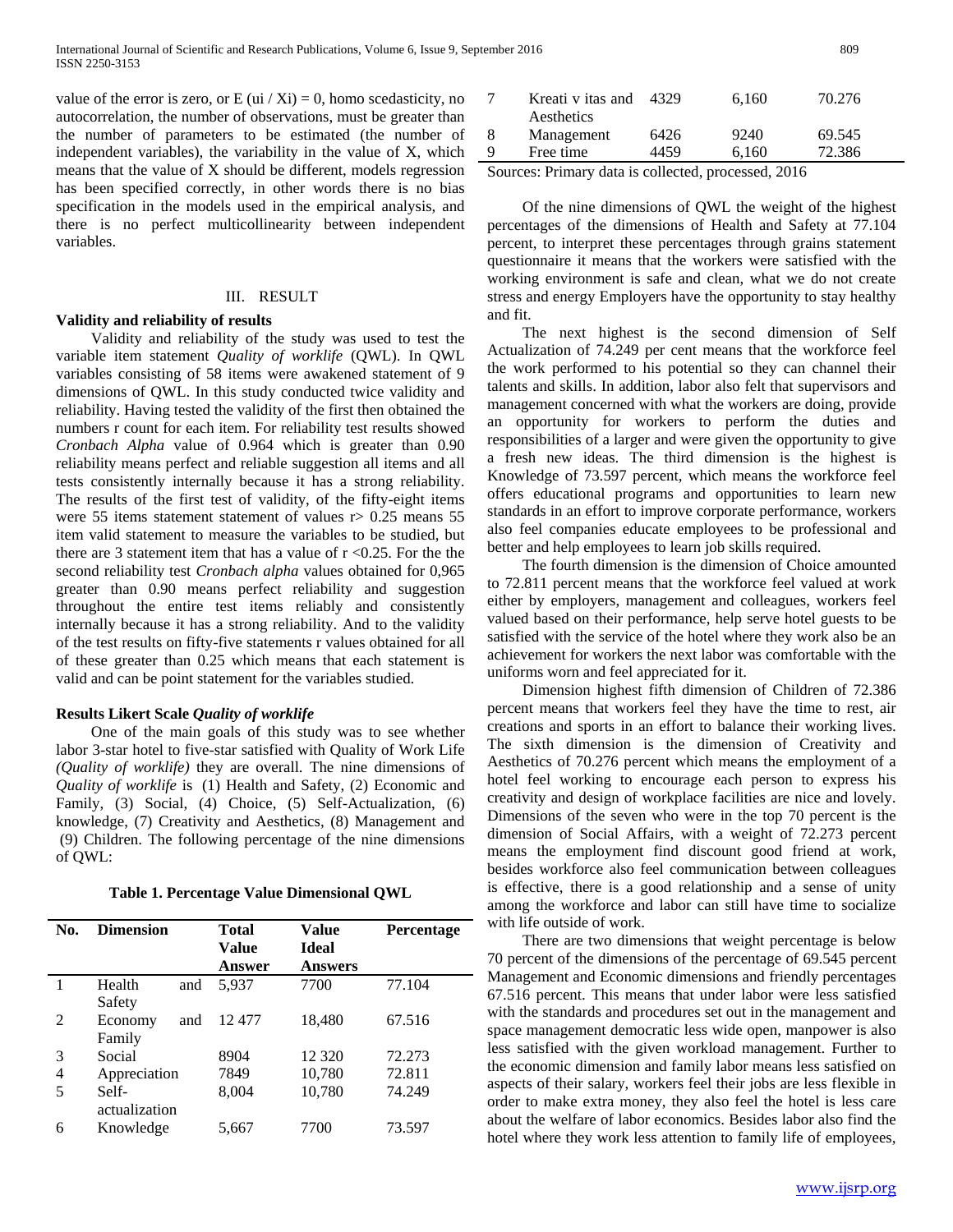and find a place to work away from home and the location of their child's school.

 Based on research data and the results of SEM test 9 QWL against QWL dimensions:

# **Estimation Results 9 Dimensions QWL against QWL with SEM**

| Dimension           | Estimate | standard<br>Error | Constanta<br>Regression | Probability | Standardrized<br>Regression |
|---------------------|----------|-------------------|-------------------------|-------------|-----------------------------|
| <b>Healthsafety</b> | 1,000    |                   |                         |             | .795                        |
| Economyfamily       | 1,022    | .060              | 17 15 6                 | ***         | .848                        |
| Social              | 1113     | .064              | 17484                   | ***         | .859                        |
| Esteem              | 1102     | .065              | 16914                   | ***         | .839                        |
| Actualisation       | 1,122    | .067              | 16839                   | ***         | .836                        |
| Knowledge           | 1197     | .076              | 15 805                  | ***         | .798                        |
| Creativity          | 1,267    | .082              | 15 4 49                 | ***         | .785                        |
| Management          | 1,335    | .078              | 17 053                  | ***         | .844                        |
| Leisure             | 1,122    | .085              | 13 24 6                 | ***         | .696                        |

**Table 2. Test Results SEM 9 Dimensions Variable QWL against QWL**

Sources: Primary data is collected, processed, 2016

 Ninth significant QWL dimensional concept to explain the QWL variables, it is described in which the ninth dimension QWL has the *Probability* of \*\*\*, which means a significant and there is a relationship between the dimensions and variables QWL or ninth means QWL dimensional concept that can explain the overall concept of QWL. From the ninth dimension, the dimension of the most dominant influence on the concept of QWL is described Social dimension of value *Standarized* 0.859 *Regression* highest of the eight other dimensions.

# **Estimation Results 9 Dimensions QWL to productivity with OLS method**

 Furthermore, to obtain more detailed picture of the influences and relationships ninth dimension *Quality of worklife* (QWL) to variable Productivity then performed multiple linear regression estimation with *Ordinary Least Square* (OLS), the following results were obtained estimation:

|               | <i>Unstandardized</i><br>Coefficients |            | <i>Standardized</i><br>Coefficients | t       | Sig. | <b>Collinearity Statistics</b> |            |
|---------------|---------------------------------------|------------|-------------------------------------|---------|------|--------------------------------|------------|
|               | B                                     | Std. Error | beta                                |         |      | <i>Tolerance</i>               | <b>VIF</b> |
| Constant      | 81 040                                | 3,035      |                                     | 26 704  | .000 |                                |            |
| Healthsafety  | .090                                  | .057       | .143                                | 1575    | .116 | .374                           | 2,672      |
| Economyfamily | $-.032$                               | .067       | $-.048$                             | $-.472$ | .637 | .299                           | 3,344      |
| Social        | $-.070$                               | .064       | $-.115$                             | $-1104$ | .271 | .286                           | 3498       |
| <i>Esteem</i> | $-.013$                               | .059       | $-.022$                             | $-.220$ | .826 | .324                           | 3091       |
| Actualisation | $-.026$                               | .057       | $-.043$                             | $-.449$ | .654 | .330                           | 3029       |
| Knowledge     | $-.016$                               | .048       | $-.030$                             | $-.332$ | .740 | .375                           | 2,669      |
|               | .054                                  | .045       | .109                                | 1,203   | .230 | .374                           | 2674       |
| Management    | .097                                  | .052       | .193                                | 1874    | .062 | .293                           | 3,413      |
| Leisure       | .043                                  | .038       | .087                                | 1115    | .266 | .513                           | 1948       |

**Table 3. Estimated 9 Dimensions QWL to productivity with OLS method**

Sources: Primary data is processed, 2016

 From the estimation of nine dimensions of QWL partially on productivity, dimensions positive and significant impact is the dimension of management with significant value 0,062. While eight other dimensions not affect partial significant to productivity, however if the ninth dimension is incorporated into a satisfaction score against QWL the workforce is the effect of positive and significant. The results of this study found that satisfaction of labor against management is an important dimension influence on QWL. This shows that the majority of the workforce is felt that by having a good manager, standards

and procedures already well defined, as well as disciplinary procedures are applied equally and fairly to all workers who work at the hotel it will increase productivity at work. Besides the prevailing democratic management at each of its workforce also makes workers feel comfortable to work more productively. Test  $R^2$  is one of the test equipment to see how big the overall variation of independent variables can explain the variation of the dependent variable. The estimation results of the model

indicate that the *adjusted R-square* of 0.050. Ha l This means that the independent variables can explain the dependent variable

[www.ijsrp.org](http://ijsrp.org/)

*R <sup>2</sup> = 0, 078*

*R <sup>2</sup> = 0, 050*

*F = 2.798*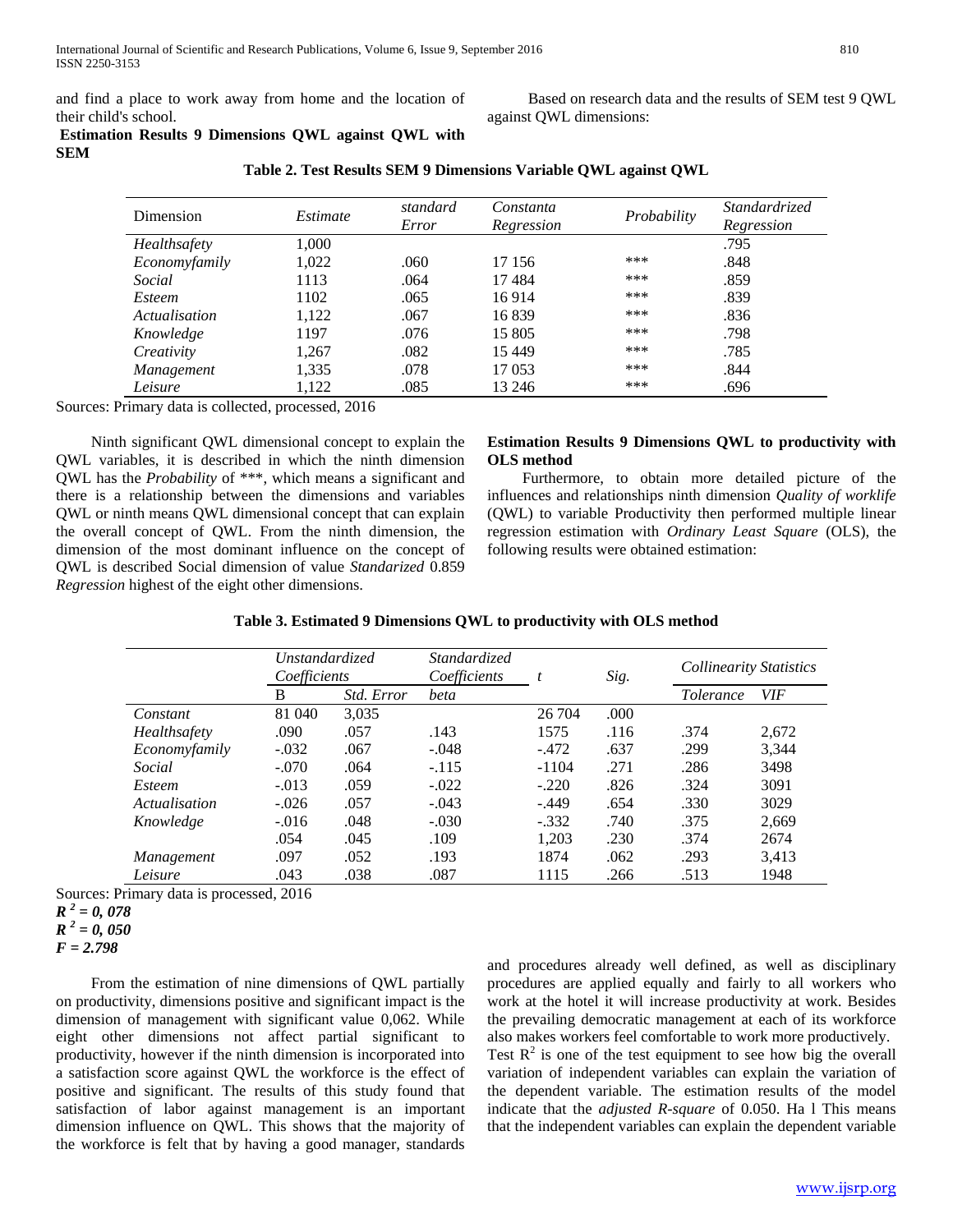by 50 percent, the remaining 50 percent is explained in outside the model equations.

 Testing the influence of independent variables on the dependent variable simultaneously (together), F test that is by comparing the value of F arithmetic with F table. If F count larger than F table then H  $_1$  H  $_0$  accepted and rejected it means all big variables simultaneously significant effect on the dependent variable. But if F count is smaller than F table then H  $_1$  H  $_0$  is rejected and accepted means all independent variables simultaneously no significant effect on the dependent variable. F value table used (df  $_{1}$ ) of k-1 = 8-1 = 7, while for (df  $_{2}$ ) is nk = 308-7 = 301, criteria test ( $\alpha$  = 5 percent), F <sub>(0,05)</sub> = (7; 400) = 2.03, while the value of F arithmetic  $= 2.798$ . Thus F count larger than F table, it means that H  $_1$  H  $_0$  accepted and rejected, which means that all independent variables simultaneously significant effect on the buzzer bound miscellany.

 Testing the influence of independent variables on the dependent variable partially used t test, namely by comparing t arithmetic with t table. If t is greater than t table, then H  $_1$  H  $_0$ accepted and rejected it means the independent variables significantly influence the dependent variable. Conversely, if t is smaller than t table then H  $_1$  H  $_0$  is rejected and accepted meaning independent variable has no significant effect on the dependent variable. T table used by (df) as big as  $nk-1 = 308-8-1$ = 299 or  $\infty$ , the test criteria ( $\alpha$  = 10 percent), t<sub>0, 10</sub> = 1.645.

 Of the estimated 9 QWL dimension to productivity with OLS, the importance of the right t count for each independent variable partial namely t dimensions Management amounting to 1,874 bigger than t table 1.6 45 this shows accepted that H  $_1$  and  $H_0$  is rejected it means the independent variables significantly influence the dependent variable dimensions Management means partially significant effect on the variable productivity. Meanwhile, the t value other dimension is the dimension of 1.575 Health and Safety, Economic and Family dimension of -0.472, Social dimension of -0.115, amounting Choice -0,0,22 dimension, the dimension of Self Actualization of -0.449, -0.332 dimensions of Knowledge, Creativity and Aesthetics dimensions of 1.203, Leisure time dimension of 1,115, is smaller than t table 1.6 45 means H  $_1$  H  $_0$  is rejected and accepted meaning of Health and Safety dimensions, dimensions of the Economic and Social dimension Family, Self Actualization dimension dimensional dimensions Choice of Knowledge, Creativity and Aesthetics dimension partially no significant effect on productivity.

# **Model Estimation Results Productivity and QWL**

 For the results of model estimation coefficient equations Productivity is further expressed in the following equation:

*P = 7 6.43038 + 0.0 61928 Edu - 0.06 7989 Trn - 0,008 5 3 8 Exp - 0.09 2955 Age*

 *(4.2 23091) (0.173 380) (0,036 466) (0.0100 05) (0.0 81800)*

*+ 1 433 338 Sts + 0.1 12203 QWL + 0.30 0163 W (0.9 30 104) (0.03 6880) (0.0453 47) R <sup>2</sup> = 0.19 2164 R <sup>2</sup> = 0.17 3314 F = 14.367651*

Remarks:

- () = Standard Deviation
- $P = Productivity$

 $Edu = Length of Education$ Trn = Number PTraining  $Exp = total$  experience  $Age = age$  $S$  ts = Employment Status,  $D = 1$  workers remain,  $D = 0$  contract or casual workers.

QWL = *Quality o f worklife*

 $W = Wages$ 

 From the estimation model of productivity, there are two variables are positive and significant impact on productivity variable is the variable Quality of Work Life (QWL) positive effect at 11.22 percent with a significance value 0.0 024 (less than 0, 10) and a variable wage (W) positive effect at 30.16 percent with a significance value of 0.0 to 000 (smaller than 0, 10).

 Variable Quality of Work Life *(Quality of worklife)* positive and significant effect on productivity means higher satisfaction value of labor would work environment associated with 9 dimensions of OWL then productivity will be greater.

 Variable Wage (W) positive and significant impact on productivity means higher wage levels, the productivity will increase. It can be indicated that the main motivation tool to increase the productivity of labor is the wage increase. This is consistent with the theory and the results of previous studies that there is a strong relationship between wages and labor productivity, that reward positive effect on labor productivity.

 Furthermore, from the results of model estimation productivity by 3 SLS method there are three variables did not significantly affect the productivity variable is the variable of Education (Edu) positive effect amounting to 6.19 percent but did not significantly affect the productivity with significant value 0.7211 (greater than 0, 05), variable experience (Exp) negative effect of (-0.85) per cent and do not significantly affect the productivity with a significance value of 0.3898 (greater than 0.05), the variable Age (Age) negative effect of (-9 , 29) percent and does not significantly affect the productivity with significant value 0.2563 (greater than 0.05) and variable Employment Status (Sts) amounted to 143.33 percent positive effect but not significant effect on productivity with significant value 0.1238 (greater than 0.05).

 Variable Education (Edu) effect is positive but not significant effect on productivity means that with the addition of the level of education does not necessarily affect the increase in productivity. Variable Experience (Exp) and no significant negative effect on productivity. Similarly, the Age (Age) and no significant negative effect on productivity. Variable Job Status (Sts) but not significant positive effect on the productivity of this means that although the status still yet certainly improve labor productivity are increasingly improving their productivity. In contrast with the status of contract and casual or in other words, daily or weekly, it makes the workforce to increase its productivity in order to survive to keep working on the hotel.

 Furthermore result estimation model SLS productivity by 3 methods, there is one variable that significant but negative effect of variable experience (Exp) with significant value 0.0627 (less than  $0.10$ ) but has a negative effect  $(-6.79)$  percent. This is an important finding in this study because of the experience effect on productivity but its influence is inversely proportional to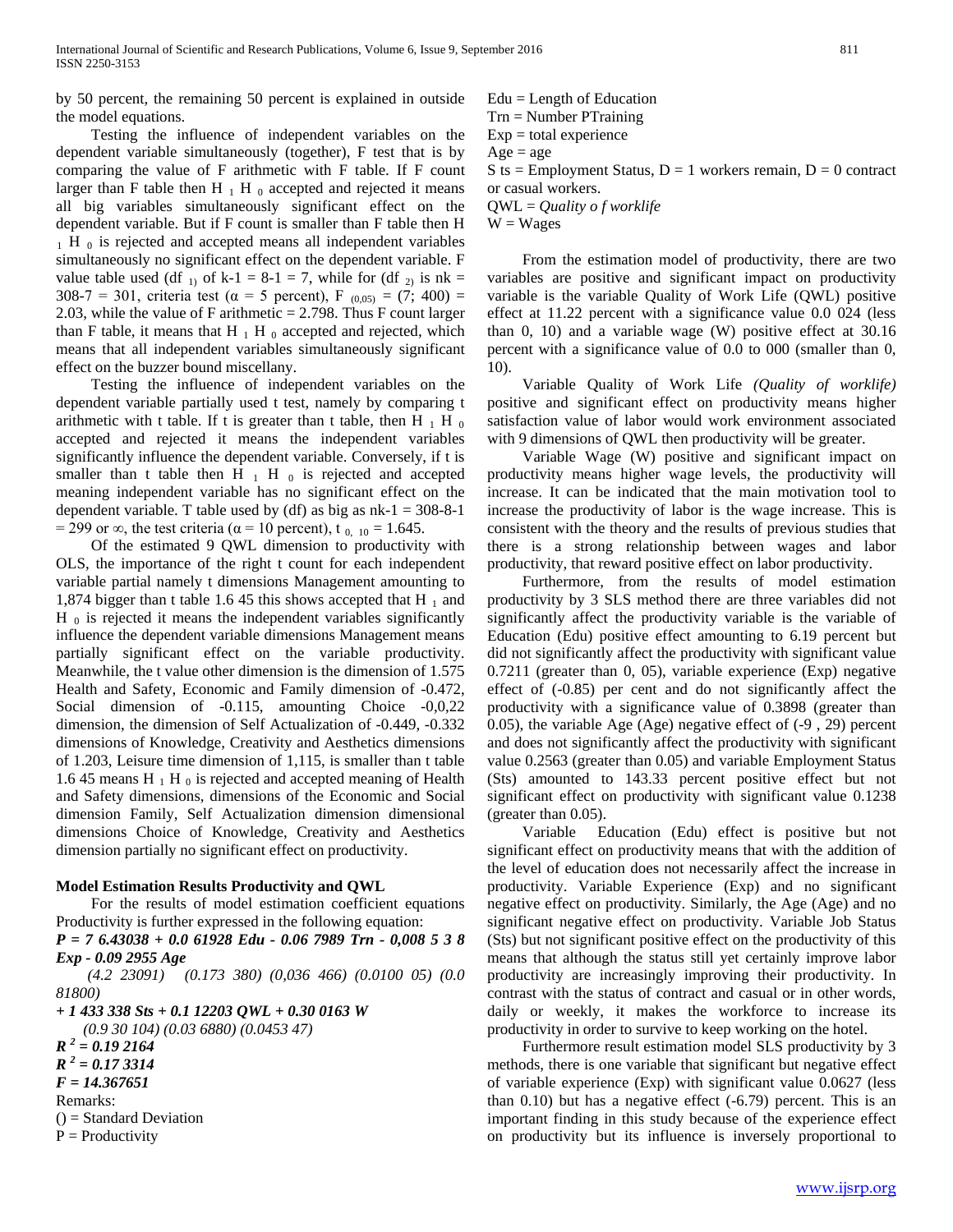productivity. This means that if experience increased productivity decreases, or high productivity despite lacking experience. This could be due to improper training areas of work and disrupt the work of the main labor.

 The estimation results of the model indicate that the *adjusted R-square* of 0.173314 percent, This is means that the independent variables can explain the dependent variable by 17, 33 percent, 82.6 remaining 7 percent is explained outside the model equations.

F value table used (df  $_1$ ) of k-1 = 8-1 = 7, while for (df  $_2$ ) is nk = 308-7 = 301, criteria test (α = 5 percent), F  $_{(0.05)} = (7, 400)$  = 2.03, while the value of F count  $= 14.367651$ . Thus F count larger than F table, it means that H  $_1$  H  $_0$  accepted and rejected, which means that all independent variables simultaneously significant effect on dependent variables.

 From the estimation model of productivity with 3 SLS method, then obtained t count for each independent variable, namely the partial count variable t Training (Trn) of -1.8 64 430, variable Job status (Sts) amounted to 1 541 051, variable *Quality of worklife* (QWL) amounted to 3.042359 and variable wages (W) by 6.6 19220 greater than t table 1.645, this shows that H  $_1$ received and  $H_0$  is rejected it means the independent variables significantly influence the dependent variable means variable Training (Trn), variable Job status (Sts), variable *Quality of worklife* (QWL), variable wages (W) partially significant effect on the variable Productivity (P). Meanwhile the value of the variable Education (Edu) of 0, 357 180 , variable experience (Exp) amounted to - 1.864430 and variable Age (Age) amounted to -1, 136 371, is smaller than t table 1.645 means that H  $_1$ rejected and H $_0$  acceptable means variable Education (Edu), variable Training (Trn), variable experience (Exp) and variable Age (Age) partially no significant effect on productivity variable (P).

# **Analysis**

 Ninth significant QWL dimensional concept to explain the concept of QWL overall. From the ninth dimension, the dimension of the most dominant influence on the concept of QWL is a social dimension, while the results of the estimated nine dimensions of QWL partially on productivity, the dimensions of which are positive and significant management dimension. While eight other dimensions no significant effect partially to productivity, however if the ninth dimension is incorporated into a satisfaction score against QWL the workforce is the effect of positive and significant. The results of this study found that satisfaction of labor against management is an important dimension influence on QWL , This shows that the majority of the workforce is felt that by having a good manager, standards and procedures already well defined, as well as disciplinary procedures are applied equally and fairly to all workers who work at the hotel it will increase productivity at work. Besides the prevailing democratic management at each of its workforce also makes workers feel comfortable to work more productively.

 Furthermore, in the estimation model of productivity there are two variables are positive and significant effect on the variable productivity is variable Quality of Life Work (QWL) and variable wages (W). Variable Quality of Life Working positive and significant effect on productivity means that the higher the satisfaction of the workforce will work environment associated with 9 dimensions of QWL namely in terms of Health and Safety, Economic and Family, Social Choice, Self Actualization, Knowledge, Creativity and Aesthetics, Management and Leisure. then productivity will be greater. The results support the Walton (1975) about the QWL is defined as a balance between the desire or interest in working with corporate social responsibility. These results are also consistent with the results of research Pilatti (2014) Santercole (1993), (French, 1990), Luthans (1998), Lau and May (1998), Jawell and Siegall (1998) Kondalkar (2009) and Rosa Naude (2010),which states that the QWL strong influence on the productivity of labor. *Quality o f work life* associated with a high level of satisfaction of individuals who enjoy forms of work organization. *Quality o f Work l ife* as feelings of employees towards work, relatives and organizations that lead to the growth and profitability of the organization. Feeling good about his work means employees feel happy to do the work that will lead to a productive work environment.

 Furthermore Wages variable (W) positive and significant impact on productivity means higher wage levels, the productivity will increase. This could indicate that the tool main motivation for increasing the productivity of labor is the increase in wages. Wages are high then people will feel fulfilled to meet their needs so that he can devote his concentration on his work and the results can be as expected. Result research also supports research History Hellerstein (1999), Van Biesebroeck (2011), Bande (2004), Cashell (2004) and Bernhard (2013).

 Furthermore estimation model of productivity there are four variables did not significantly effect on the variable productivity variable Education (Edu ), variable experience (Exp), variable Age (Age) and variable Employment Status (Sts). variable Education (Edu) positive effect but not significant effect on productivity means that with the addition of the level of education does not necessarily affect the increase in productivity. This is one of the research findings, that in Palembang, workers who work in the hospitality sector, educational factors and work experience no significant impact on the productivity of the labor force. Education and work experience is considered merely a kind of administrative requirements (diploma and certificate) in wage increases, but not necessarily both of these factors increase the productivity. Implying that education has been reached by prospective workers must also be provided with training to improve their skills so that when entering the labor market, with an educational background which is owned also have special skills in the hospitality field.

 Another variable is Age (Age) negative and not significant to productivity. It is indicated that if the age increases, the ability to be on the wane with age will be reduced agility. In another study age is an approximation of the experience. Variables Job Status (Sts) positive effect but not significantly to the productivity of this means that although the status still does not make the workforce more and increase their productivity, but rather labor contract status and casual or in other words, daily or weekly, making such workers have no guarantee to remain at the hotel working place, so that productivity will be higher and showed a higher performance than workers with permanent status.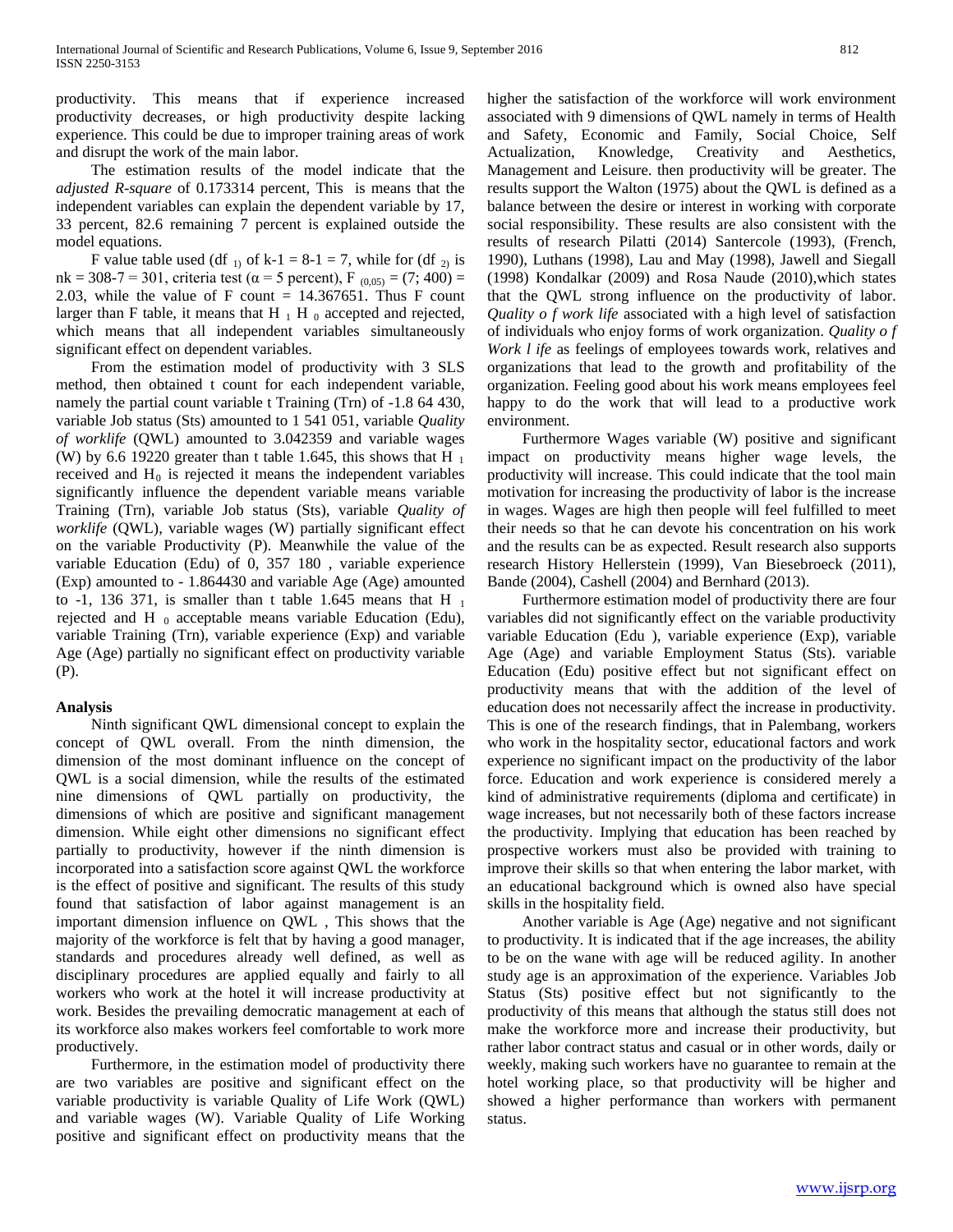Furthermore estimation model of productivity there is one variable that significant but negative effect of variable training (Trn). This is a finding in the study because the training effect on productivity but its influence is inversely proportional to productivity. This means that if pe exercise increases productivity decreases, or high productivity although raining less. From the result of the deepening of the research it can be considered due to improper training of field work and interfere with a major work of labor. So despite substantial training but have no impact on hospitality services. Besides result of deepening through interviews with a sample of research, there is boredom experienced by workers who have worked long enough in the hotel, the training routine followed in the end it actually does not add to their productivity while also wages received by workers who had long work, did not experience a significant increase, so although equipped with the increase knowledge and new skills, but not accompanied by wage increases, then it will positively impact the productivity of the workforce. The findings of this study actually supports the findings of Menon (2010), where the research results stated that the respondents do not consider education and training into a factor of major affecting productivity and more importantly is the individual characteristics of its own .

 Based on the results of the estimate, cross tabulation and results of observational studies in guessing the main factors that give effect negatively on the education and training on productivity in the workplace include the quality of the work environment, the structure of the organization and processes, assignment of workers in places that do not conform with the qualifications them and the lack of incentives such as money *service*, payroll system that does not increase even though the old work and the status of such workers as permanent employees. It also received training materials do not necessarily correspond with the areas of work that was involved, so that despite the training, but productivity is still low. Another factor is the technique of delivering the training material should also be improved in order to create understanding in accordance with expectations of the training.

 The findings of this has important policy implications that need for measures to enhance the positive effects of training on productivity. It seems that there is a closer relationship between the needs of education and training in the labor market. In addition to providing students with theoretical knowledge, educational institutions must provide students with the skills and knowledge. Overall, the findings of this study indicate that the positive effects of pe training on productivity will be greater in the organization who are willing to invest in a supportive working environment. At the same time, workers also have to invest in an increase in *skill* them. In line with this hotel must consider salary increases in long-term employees working at the hotel, because although the amount of training given quite a lot and done regularly, if not accompanied by an increase in welfare is certainly not going to improve the productivity of the workforce, mainly to department *house keepin*g and *food and beverage service* and wages earned are comparatively lower than other departments whereas this department is spearheading hospitality services, which services they are doing will be felt directly by consumers.

# IV. CONCLUSION

Based on the issues and objectives of the study, and are associated with the analysis of the results of research and discussion, it can be concluded as follows :

- 1. From the ninth most significant dimensions of QWL describes QWL variables are social dimensions.
- 2. Dimensions QWL significant effect on productivity is the dimension of Management.
- 3. QWL variables and wages significantly positive effect on productivity. Factors *human capital* such as education, experience, age and employment status did not significantly affect labor productivity in industry hotel in Palembang. Meanwhile variable exercise significant negative effect on productivity.

#### **REFERENCES**

- [1] Becker, G.S. 1976. *The Economic Approach to Human Behavior*. University of Chicago Press, Chicago.
- [2] Bernhard Mahlberg , Inga Freund , Jesús Crespo Cuaresma , Alexia Prskawetz. 2013. *Ageing, productivity and wages in Austria*. International Journal of Labour Economics. 22 (2013) 5–15. Vienna : Austria.
- [3] Blanchard. P. Nick and Thacker, James W. 2004. *Effective Training, Pearson*. New Jersey: Prentice Hall.
- [4] Cascio,W.F. 1992. Managing Human Resources: Productivity, Quality of Worklife, Profits, 3rd ed. McGraw-Hill. New York.
- [5] Cashell, Brian W. 2004. *Productivity and Wages.* Congressional Research Service. Cornell University.
- [6] Dwyer, L. & Kim, C. 2003. *Destination competitiveness: determinants and indicators*. Current Issues in Tourism, 6 (5): 369-414.
- [7] French. 1990. A New History of French Literatur Cultural Studies. Vol. 1. Part 3. No. 3.
- [8] Harrison, Peter, Andrew Sharpe and Jean-François Arsenault. 2008. *The Relatioship Between Labour Productivity and Real Wage Grwoth in Canada and OECD Countries.* Centre For The Study of Living Standar Journal.
- [9] Hellerstein, David Neumark, Kenneth R. Troske. 1999. *Wages, Productivity, and Worker Characteristics: Evidence from Plant-Level Production Functions and Wage Equations*. Author(s): Source: Journal of Labor Economics. Vol. 17, No. 3.
- [10] Isaac and Michael. 1981. *Model CIPP*.www.google.com
- [11] Kondalkar, V.G. 2009. Organization Development. New Delhi : New Age International. Limiited, publisher.
- [12] Konmee, K., Singhapakdi, A., Virakul, B., & Lee, D.J. 2010. Ethics institutionalization, quality of work life and employees jobrelated outcomes: A survey of human resoure managers in Thailand. Journal of Business Research, 63, 20-26.
- [13] Lau, R.S.M. & May, B.E. 1998. *A Win-Win Paradigm for Quality of work Life and Business Performance.* Human resource Development Quartely: Proquest Psychology Journals.
- [14] Luthans , Fred. 1998. *Organizational Behavior*. Eighth Edition. MC Graw-Hill. p. 205.
- [15] Menon, Maria Eliophotou. 2010. *The Link Between Education and Producitivty : The Employers Perspective*. International Conference On Applied Economics .
- [16] Peshave, A. Milind and Gujarathi, Rajashree, DR. 2014. Impact of Employment Practices Adopted By Hotels on Productivity of Its Employees: A Comparative Study Between Hyderabad and Bangalore Cities. India : Research Scholar, University of Pune.
- [17] Pilatti, Alberto, Diogo José Horsta, Evandro Eduardo Brodayb, Roberto Bondarickc, Luis Filippe Serped. 2014. *Quality of Working Life and Productivity: An Overview of the Conceptual Framework*. International Journal of Managerial Studies and Research (IJMSR) Volume 2, Issue 5, June 2014, PP 87-98 ISSN 2349-0330 (Print) & ISSN 2349-0349.